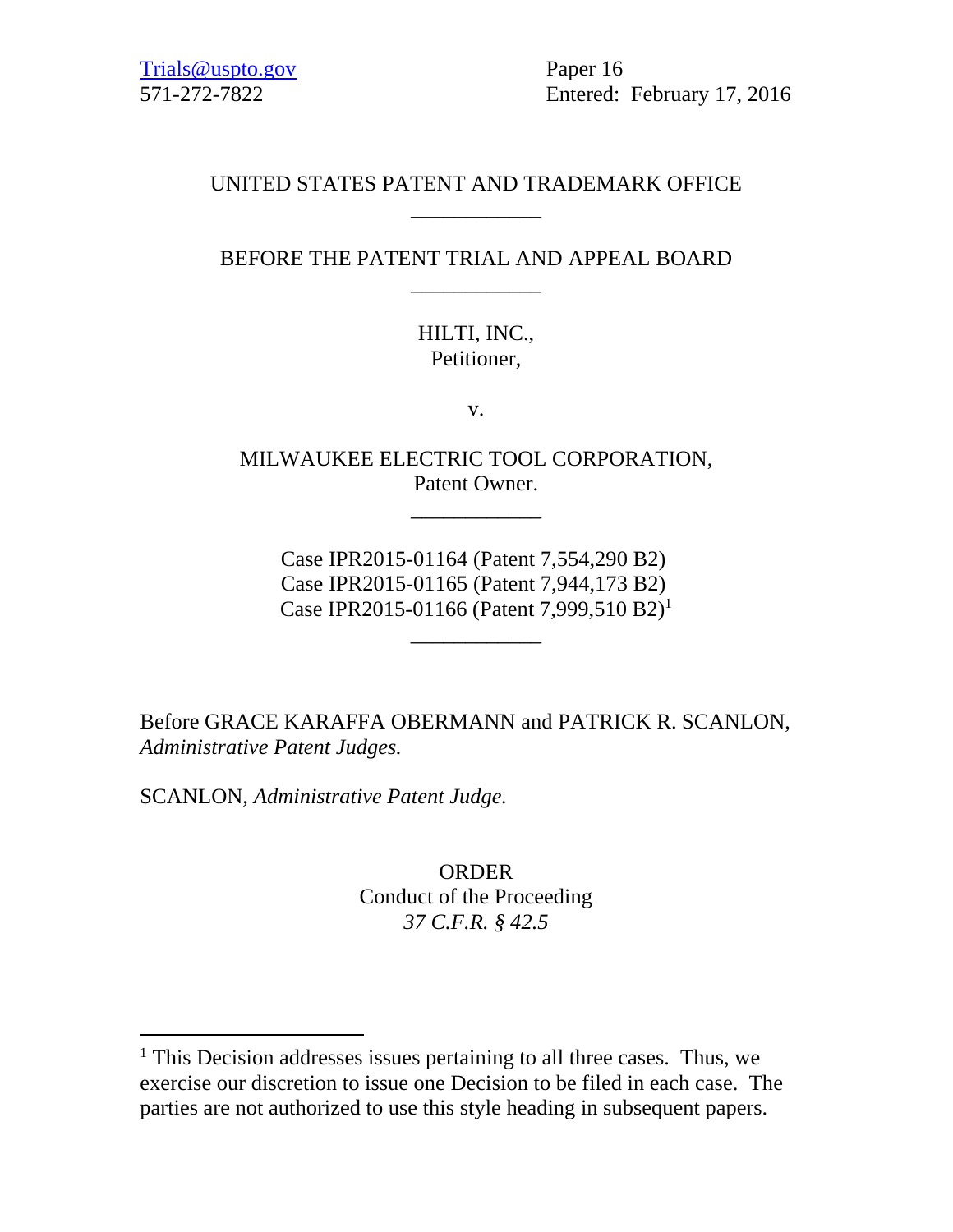In a conference call in the above-captioned proceedings held on February 8, 2016, the Board authorized Patent Owner to file a motion for additional discovery in the instant proceedings. See Paper 13.<sup>2</sup> Patent Owner subsequently requested that the February 16, 2016, due date for its Patent Owner Response be extended until after the Board is able to decide the motion for additional discovery. Patent Owner indicated via email that the parties met and conferred regarding adjusting the dates in the instant proceedings, but Petitioner was not willing to do so without an agreement to also extend dates in related proceedings IPR2015-00595, IPR2015-00596, and IPR2015- 00597.<sup>3</sup> The Board granted an extension until at least February 19, 2016, via an email dated February 12, 2016, so that the issue of a further extension could be addressed in another conference call.

Such a conference call was held on February 16, 2016, and included Judge Obermann, Judge Scanlon, counsel for Petitioner, Hilti, Inc. ("Hilti"), and counsel for Patent Owner. Also participating in the conference call were counsel for Chervon North America, Inc. ("Chervon") and counsel for Positec Tool Corporation ("Positec"). Chervon and Positec are petitioners, together with Hilti, in the first set of proceedings.

During the call, Patent Owner indicated that moving dates in the first set of proceedings would be unreasonable because the parties have already moved the dates, and there is no latitude to move the dates further with oral arguments in the first set of proceedings scheduled at the end of April. We

 $\overline{a}$ 

<sup>&</sup>lt;sup>2</sup> For convenience, we refer to papers filed in IPR2015-01164. Similar papers were filed in IPR2015-01165 and IPR2015-01166.

<sup>&</sup>lt;sup>3</sup> For convenience, we refer to proceedings IPR2015-00595, IPR2015-00596, and IPR2015-00597 as "the first set of proceedings."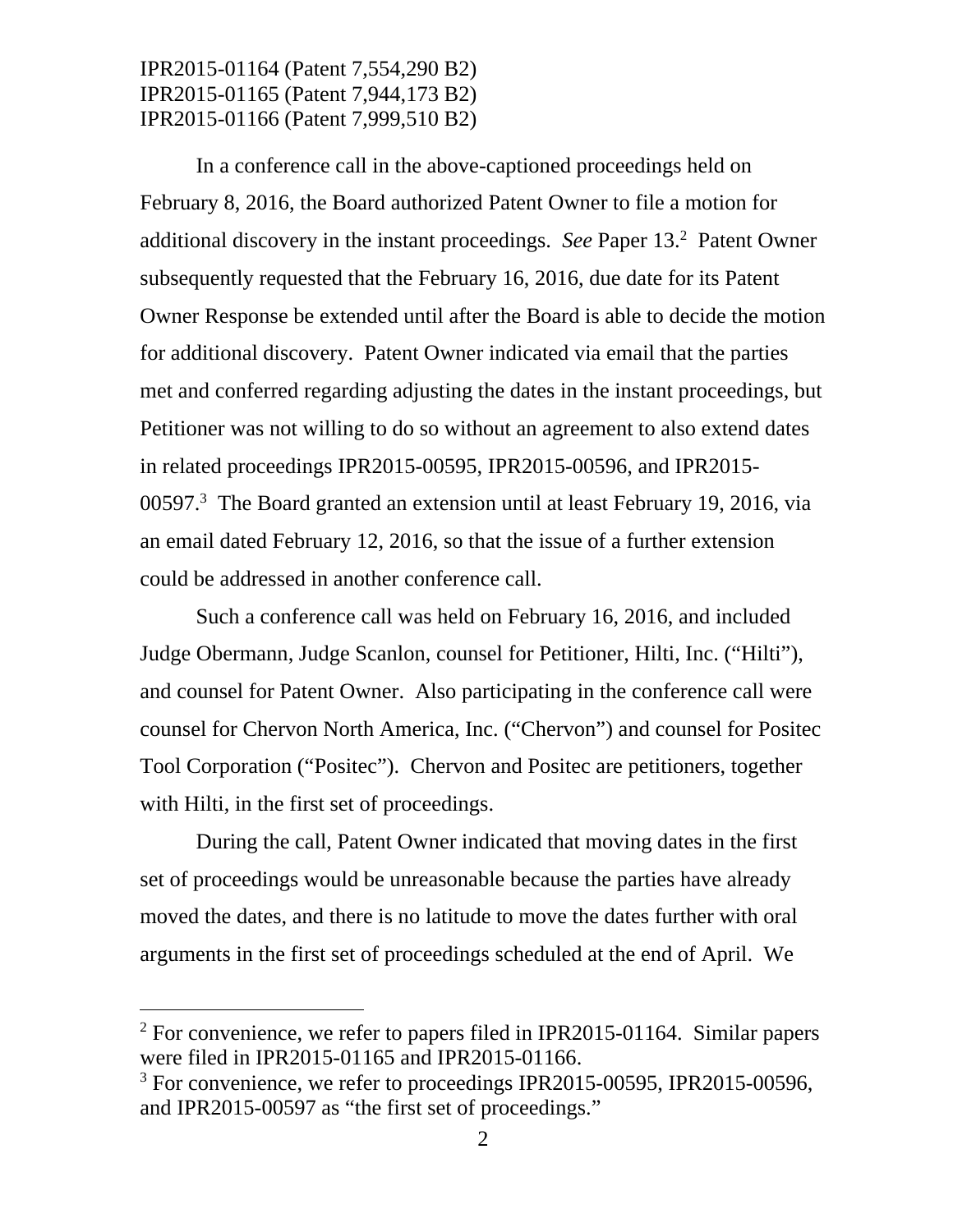note that Due Date 2, the date by which Petitioner's Reply is to be filed, has been changed by stipulation in the first set of proceedings from February 1, 2016 to February 22, 2016. IPR2015-00595, Paper 44, 1.

Petitioner indicated that extending the time for Patent Owner to file its Response in the instant proceedings will provide the Patent Owner an opportunity to preview Petitioner's Reply in the first set of proceedings, and thus be able to respond to Petitioner's Reply arguments in the Patent Owner Response. Petitioner directed the Board's attention to *Toyota Motor Corp. v. Hagenbuch*, Case IPR2014-00123 (PTAB July 16, 2014) (Paper 14) as an instance in which a similar situation was addressed by granting the patent owner an extension to file its Patent Owner Response when the patent owner agreed to stipulate to an extension for the petitioner to file its Reply in a related proceeding, such that said Reply would not have been filed prior to the Patent Owner Response. Petitioner also indicated that the need for the requested extension in the instant proceedings arose solely from Patent Owner's unreasonable delay in seeking to file its motion for additional discovery.

Upon consideration of both parties' positions, we determine that Patent Owner's interest in having its motion for additional discovery decided prior to filing its Patent Owner Response outweighs Petitioner's interest in denying Patent Owner the opportunity of previewing Petitioner's Reply from the first set of proceedings. Petitioner elected to participate in both the instant proceedings and the first set of proceedings and, thus, could have foreseen the possibility of Patent Owner having the opportunity to preview papers from the first set of proceedings. Indeed, based on the original schedules in these matters, Petitioner's Reply in the first set of proceedings would have been due

3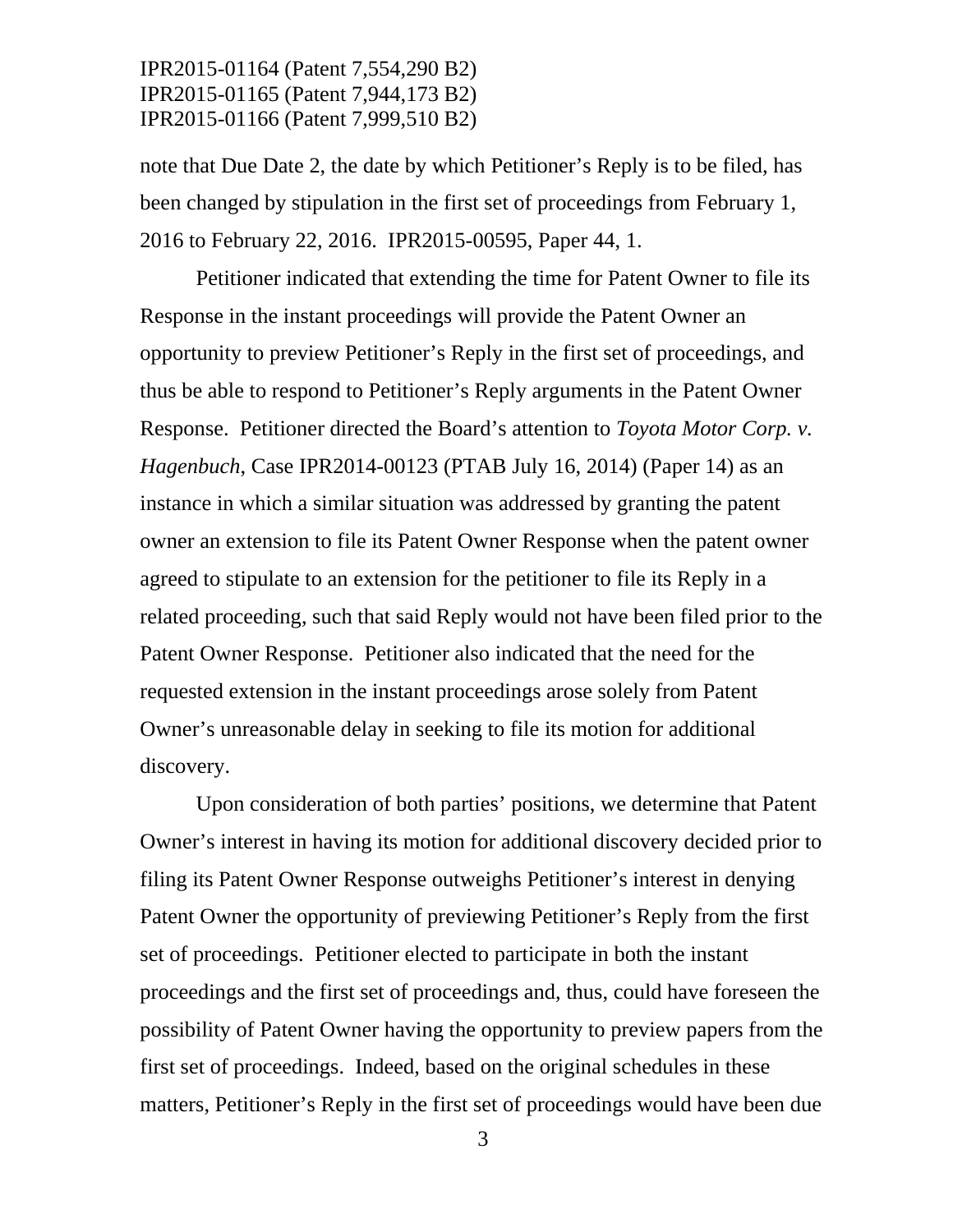two weeks prior to Patent Owner's Response in the instant proceedings. Also, the opportunity to preview papers works both ways. For instance, Petitioner had the opportunity to preview Patent Owner's Preliminary Response from the first set of proceedings prior to filing the Petition in the instant proceedings.

Moreover, we are not convinced that it is appropriate to further extend the due date for Petitioner's Reply in the first set of proceedings. As noted above, this due date has already been extended three weeks. Also, we are not persuaded by Petitioner's citation to the *Toyota* case. That decision, which is not binding precedent, can be distinguished because the facts are sufficiently different from the present facts.

Based on these circumstances, Patent Owner is granted an extension of time to file its Response in each of the instant proceedings until after the motion for additional discovery is decided. Specifically, if Patent Owner's motion for additional discovery is denied, then Patent Owner is granted an extension of five business days after such denial to file its Response in each of the instant proceedings. If Patent Owner's motion for additional discovery is granted, then Patent Owner is granted an extension of five business days after production of the additional discovery to file its Response in each of the instant proceedings.

#### Accordingly, it is

ORDERED that Patent Owner's request for an enlargement of time to file its Response in each of the instant proceedings is *granted*;

FURTHER ORDERED that, if Patent Owner's motion for additional discovery is denied, then Patent Owner is granted an extension of five

4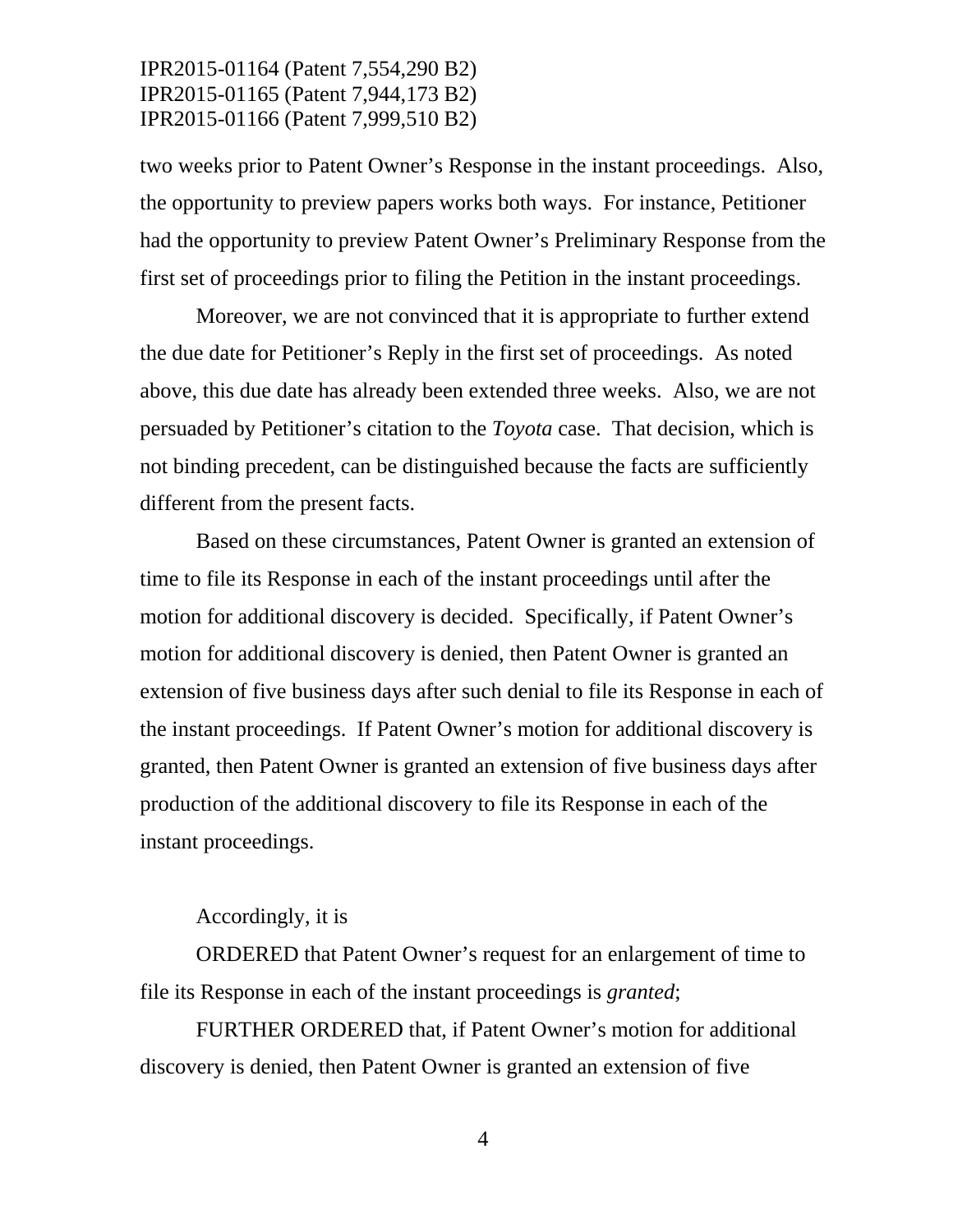business days after such denial to file its Response in each of the instant proceedings; and

FURTHER ORDERED that, if Patent Owner's motion for additional discovery is granted, then Patent Owner is granted an extension of five business days after production of the additional discovery to file its Response in each of the instant proceedings.